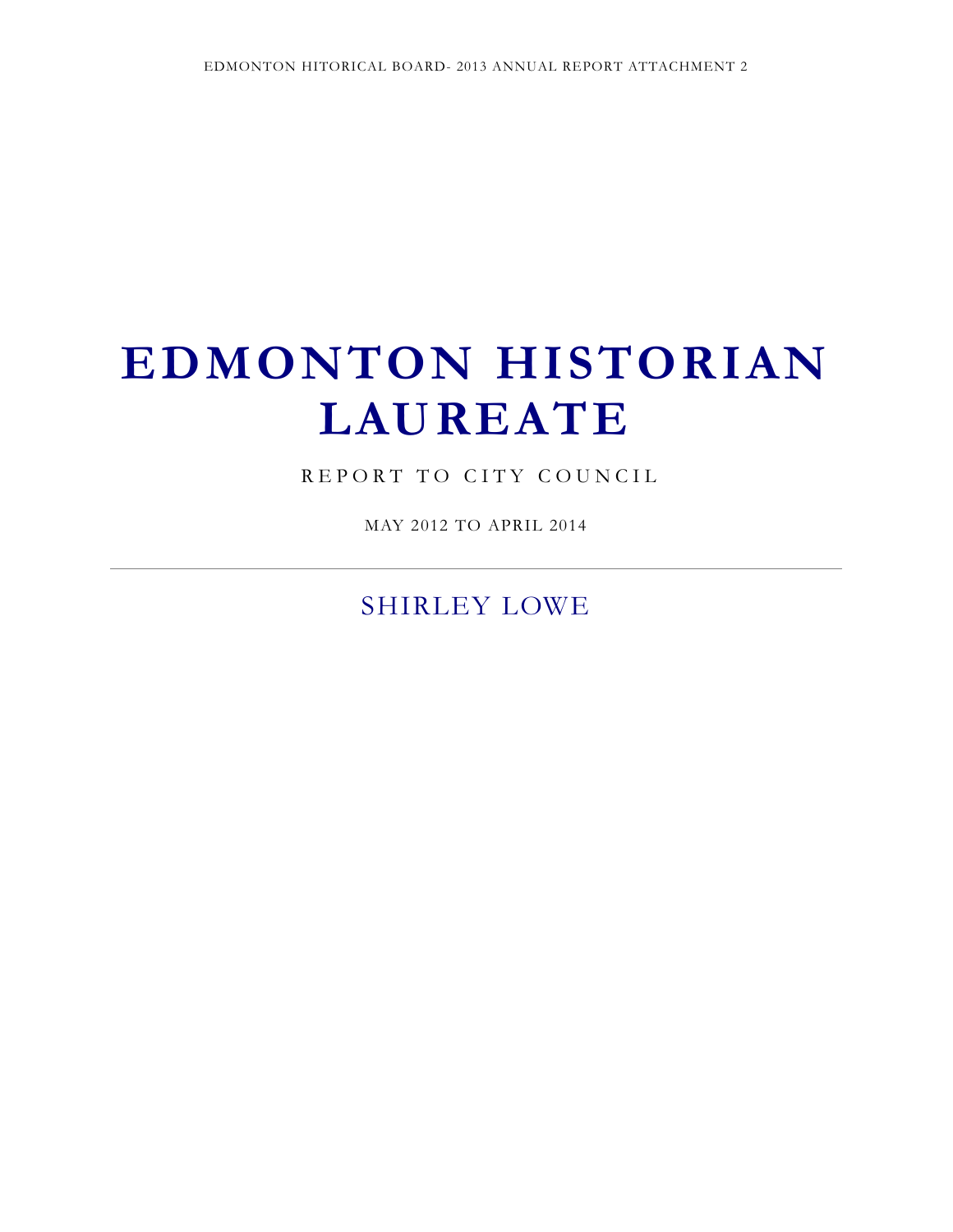#### **EDMONTON ANNIVERSARIES FOLLOWED BY THE MEDIA**

In 2012-2014, Edmonton celebrated the centennial anniversaries of several projects and changes that added to the growth and significance of the city. It was a busy time for the Historian Laureate as these events were followed by media who conducted interviews to gain a historic perspective. Some of the stories included the amalgamation of the cities of Strathcona and Edmonton, the building and completion of the Alberta Legislature Building, the Alberta Hotel and the completion of the High Level Bridge. Many more important heritage buildings were completed or started in this time frame, a hundred years ago. Another story that caught the attention of media was the Church Street Project. The Historian Laureate was included in the plethora of interviews.

Media has caught on to the existence of a Historian Laureate and this relationship can only grow with future Historian Laureates.

## **NEW CONNECTIONS**

An important role for the Historian Laureate was to make connections. As well as the established heritage community, there were new connections consisting of the African and aboriginal communities, new comers to Edmonton who were interested getting their stories told, community historians and businesses that specialized in documenting stories, the Federation of University Women, and Rotary. Questions about Edmonton and its history were fielded from other parts of the world through the City of Edmonton web site.

## **RESEARCH AND PRESENTATIONS**

Requests to speak at functions, meetings, tours and classes resulted in presentations (some, but not all):

- The role of the Historian Laureate and the importance of history to the City of Edmonton was a topic choice for a Grant MacEwan University history class.
- *Chinatown in Edmonton* was presented during Free Admission Day at the City of Edmonton Archives.
- *Canada's Largest Land Transfer: at Edmonton* was a project for Fort Edmonton that extended to a presentation at the Edmonton and District Historical Society's lecture series. It was the topic for Free Admission Day in 2014. The Rotary Club of Edmonton Northeast requested the presentation for one of its meetings.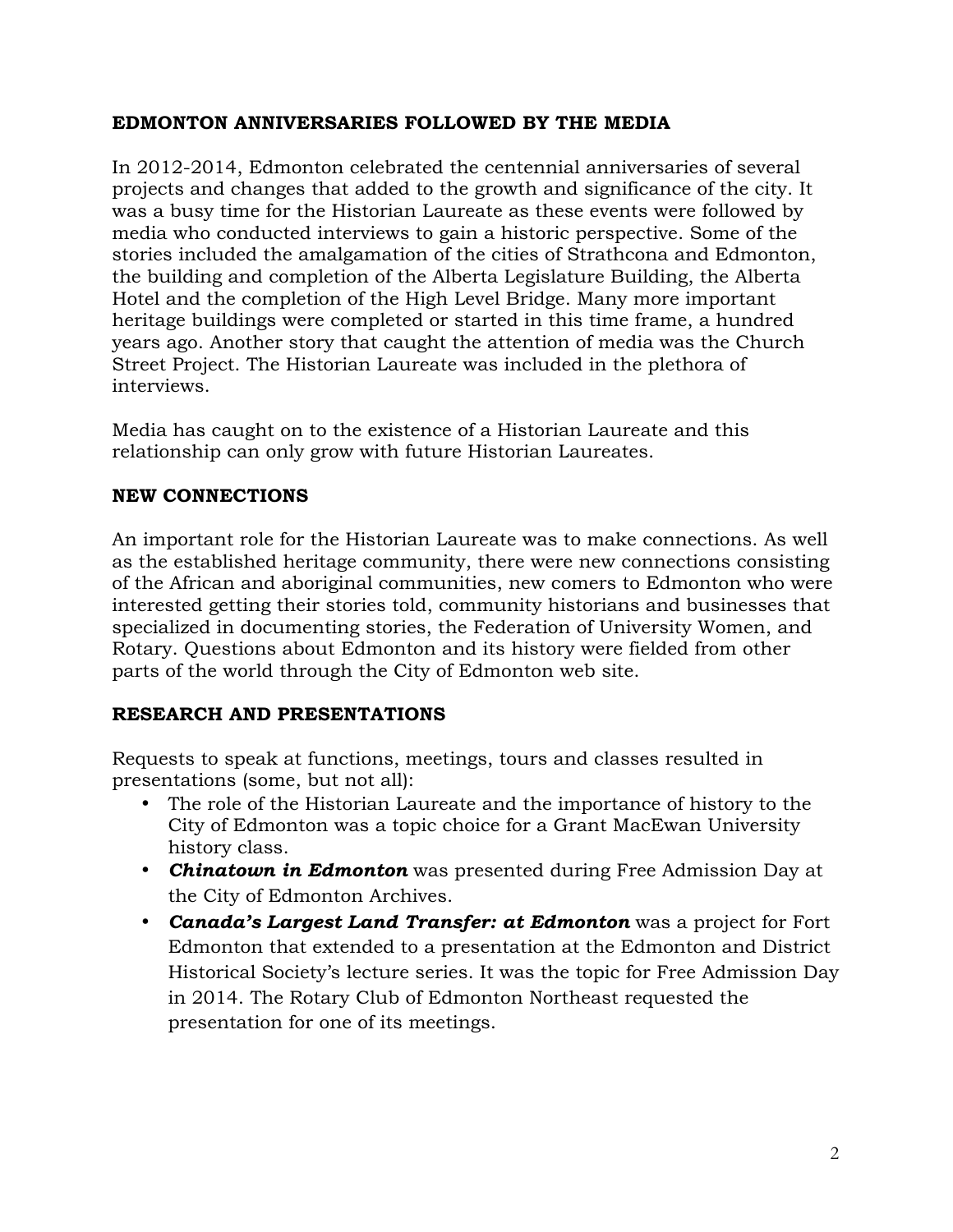- The Museum of Human Civilization conducted outreach workshops throughout Canada and requested the Historian Laureate as a panelist in Edmonton.
- *The Annie Jackson Story* was requested by and delivered to the meeting of the Federation of University Women. Annie Jackson was Edmonton's first female police officer.
- *Thirty Three City Parks and Seven Bridges* was the subject matter for a four hour sold out city bus tour, researched and delivered for the Edmonton and District Historical Society.
- *The River and Paul Kane* was the topic for a presentation to the Edmonton Canoe Club.
- *CBC Downtown Web Site Project* requested information about several historic buildings and taped the interviews.
- *Sixty Years: Edmonton and the Diamond Jubilee* was a project by The Works that produced an exhibit and a web site (www.diamondjubileeproject.wordpress.com) about the visits to Edmonton by Queen Elizabeth II. Stories about Edmonton in four different eras were written by Shirley Lowe. These were added to the stories about the visits.

## **BOOK REVIEWS AND BOOK LAUNCH EVENTS**

## • **Appearances:**

- o *Kisiskatchewan, The Great River Road:* The story of the man who named Edmonton was a book launch for a new book about the life of William Tomison by Barbara Huck and Peter St. John, the Earl of Orkney. The event was a collaboration between the Historian Laureate, the City of Edmonton Archives, Fort Edmonton Park and the North Saskatchewan Watershed Alliance.
- o *Building a Legacy: Edmonton's Architectural History* by Ken Tingley and Lawrence Herzog was launched by the City of Edmonton. The Historian Laureate was asked to say a few words.
- **Reviews:** 
	- o *Condemned to Repeat* is an Edmonton based mystery novel that has a review by the Historian Laureate.
	- o *Just Getting Started* by Todd Babiak is the story of the Edmonton Public Library. A review was requested and is on the EPL web site.